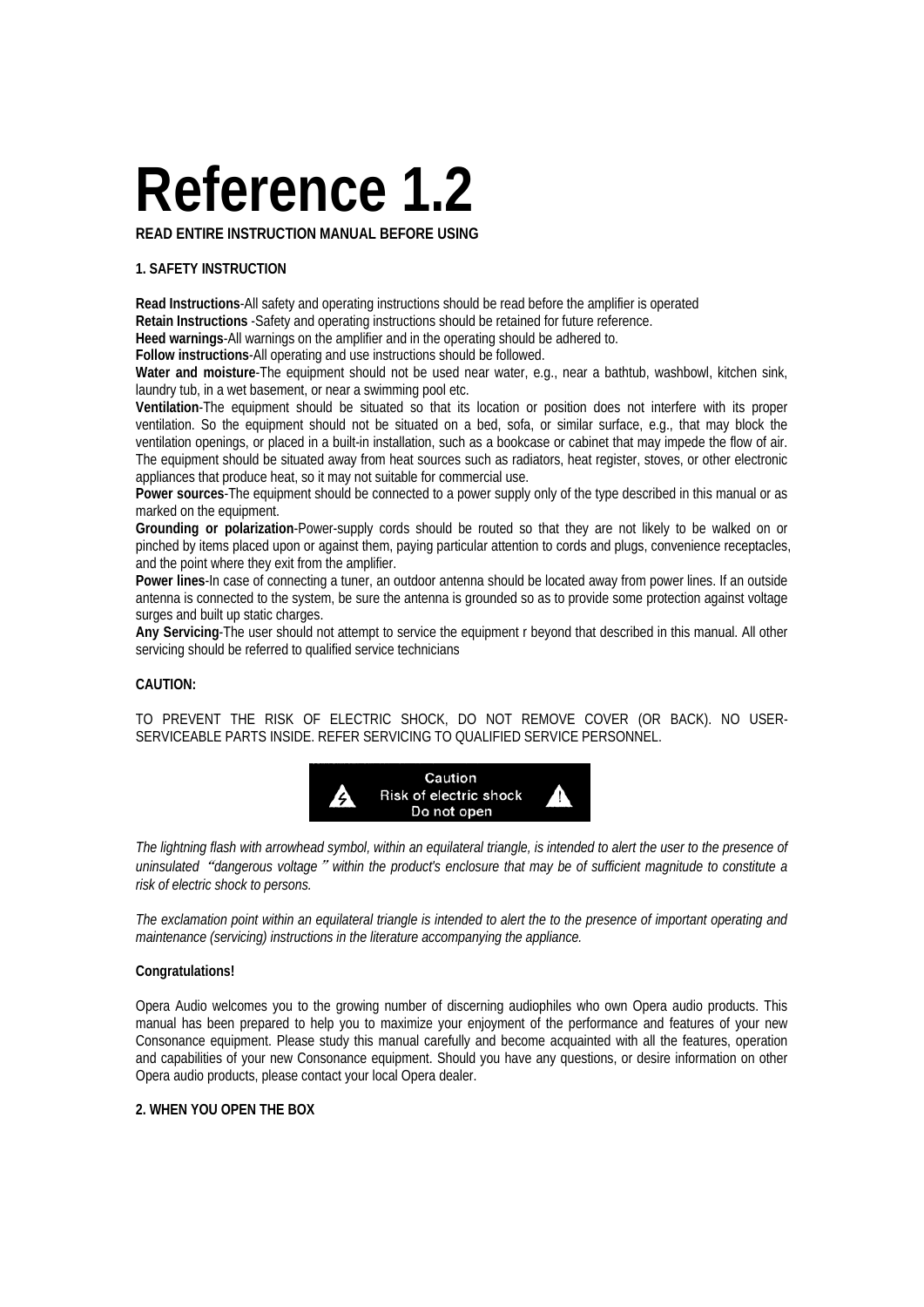Before any Opera audio product leaves the factory it is carefully inspected for physical imperfections as a routine part of Opera audio's systematic quality control. After you have unpacked the equipment, inspect it for any physical damage. Save the shipping carton and all packing materials, because they are essential to reduce the possibility of transportation damage. Because some heat is generated by the equipment, adequate air circulation is provided to maintain cool operation. Leave enough space around the unit (at least 3 cm on the top and 3 cm on the sides and leave enough space on the back for the power card and interconnect cables). If the equipment is going to be mounted in an enclosed cabinet, it is recommended that the rear of the cabinet has vents to allow air to circulate around the unit. With these considerations implemented, the equipment should provide exceptional performance in any reasonable environment. Of course, such normal considerations as protection from excessive dust and moisture should always be observed. All the equipment made by Opera audio has been carefully designed with high quality components so that Long-term undiminished performance is operated in accordance with the instructions provided.

## **3. EQUIOMENT INSTALLATION AND GETTING STARTED**

#### **Power-Cord, plugs and sockets**

The power cord should be routed so that it is not likely to be stepped on or pinched by items placed upon or against it. All the plugs and sockets supplied with your Consonance equipment have been chosen because they mark the best possible connection for their purpose. A poor contact will degrade the signal substantially and plugs and sockets should look clean and free from corrosion. The easiest way to clean them is to switch off the equipment, pull the plugs out of their sockets, and push them back in again. Special contact cleaners and contact enhancers should not be used as they tend to deposit a film which is very difficult to remove and may degrade the sound.

#### **Switching on and off**

Source components and power supplies for cd players, tuners, preamplifiers and crossovers should be switched on before switching on the amplifier(s).

Always switch the amplifier(s) off and wait about 5 minute for its power supply capacitors to discharge before connecting or disconnecting any leads. Always use the power switch on the produce rather than a mains outlet switch. **Running in** 

Your Consonance equipment will take a considerable time to run-in before it performs at its best. The duration varies, but under some conditions you will find that the sound continues to improve for as much as five weeks. Better and more consistent performance will be achieved if the system is left switched on for long periods. It is worth remembering however that all electronic equipment can be damaged by lightning. Please read the warnings sectio

#### **Power supply**

Where fused plugs are used various amp fuses should be fitted . Fuses of a lower rating will fail after a period of use. A hi-fi system usually shares a main circuit with other household equipment some of which can cause distortion of the mains waveform. In some Consonance equipment such distortion can lead to a mechanical hum from the transformers. The hum is not transmitted through the speakers and has no effect on the performance of the system but is purely local to the transformer itself. A separate fused mains circuit (like that reserved for electric cookers) will also have a lower impedance, supply cleaner power, and consequently improve system performance.

Do not wire voltage dependent resistors or noise suppressors into mains plugs. They degrade the mains supply and the sound.

#### **Locating the equipment**

Power supplies and amplifiers should be located a reasonable distance away from other equipment. This separation will stop transformer reasonable causing hum audible from the loudspeakers. The minimum recommended distance is 300mm (12 inches), and that allowed by the standard interconnect lead is the maximum.

Some Consonance equipment is extremely heavy. Ensure than your equipment rack or table can easily support the weight and is stable.

#### **Cables, connections and speaker Impedance**

Loudspeaker leads are also very important leads to suit your equipment installation. The leads should each be at least 3.5 meters long and of equal length. The recommended maximum is 20 meters. The loudspeaker connectors supplied with all Consonance amplifiers and loudspeakers have been specifically designed to make a tight mechanical connection. It is essential that these are used in order to comply with local safety regulations.

For best performance, the load presented by the speaker has to match the amplifier's output impedance. Refer to the manufacture's information for your speaker nominal impedance. All the vacuum tube amplifier made by Opera audio are factory set to match the speakers at 8 ohms and 4 ohms.

#### **If you have a problem**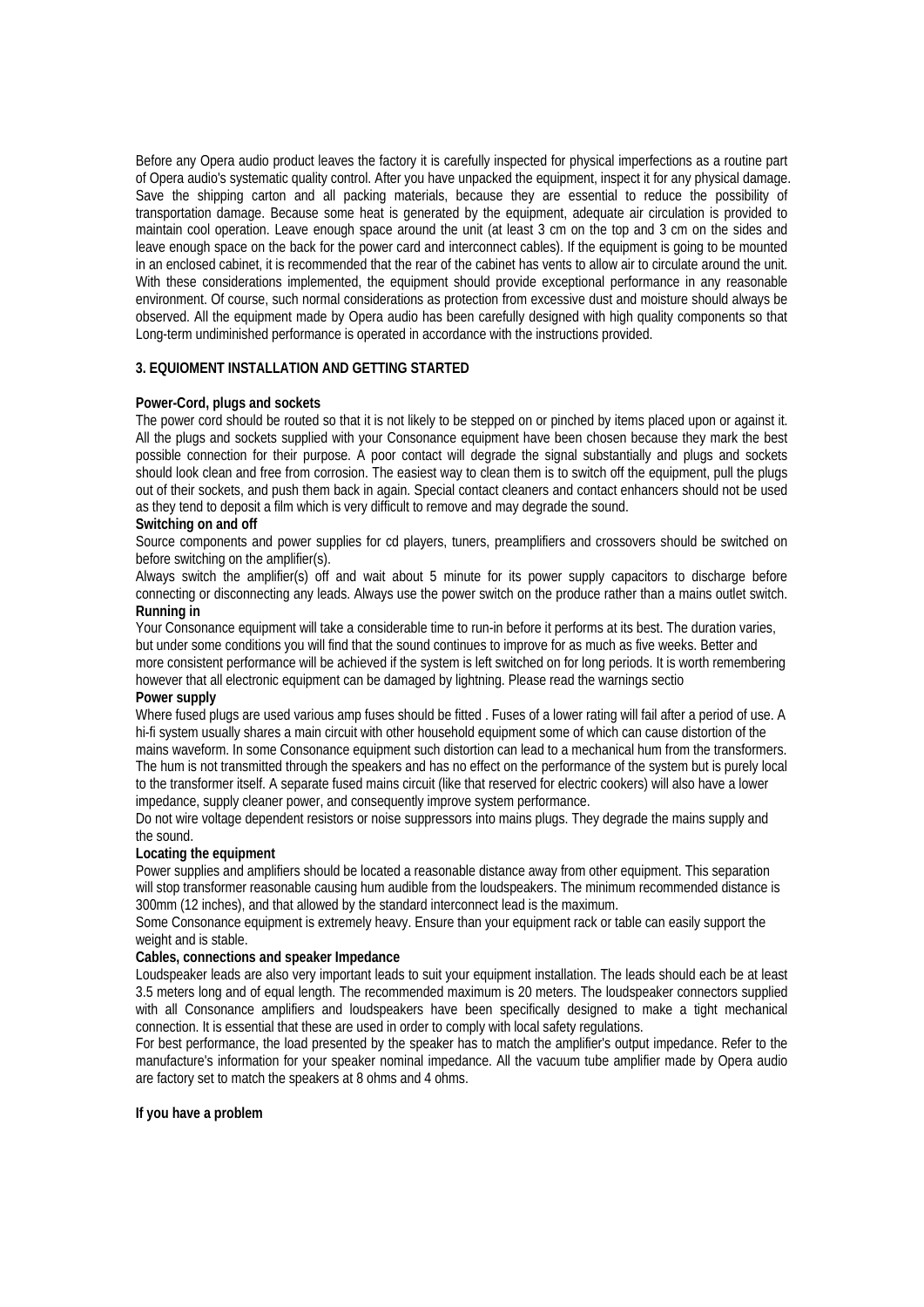Legal consumer protection varies from country to country. A problem may be due to a fault in any part of the system or its installation so it is essential to make full use of your local dealer's diagnostic skills on site. Please contact your local distributor, or Opera Audio at the address in the back of this manual, if any difficulties cannot be resolved. Some Consonance equipment is made in special versions for different territories and this makes it impracticable to arrange international guarantees. Please establish the guarantee arrangements with your own dealer at the time of sale. We are always available to offer help and advice.

It is essential that repairs and updates are only carried out by an authorized Consonance dealer, or at the factory by Opera Audio itself. Many components are made, tested or matched specially for Consonance and appropriate replacements are often unobtainable from non-specialist sources.

#### **The equipment should be serviced by opera audio company or any qualified service personnel when:**

- –The Power-supply cord or plug has been damaged.
- –Objects have fallen or liquid has been spilled into the equipment.
- –The equipment does not appear to act normally or exhibits a marked change in performance.
- –The equipment has been dropped or the enclosure damaged.

Our dealer will have all relevant information about the service in your area and will ensure that you unit is serviced without delay. If for some reason, there are no service facilities available in your area, please ship the equipment to the following address:

**The Opera Audio Co., Ltd. No.2, JiuXianQiaoLu, ChaoYangDistrict, Beijing, China Post Code: 100015, Tel: 86 10 64377091, Fax: 86 10 64377465 Email: klep@public.bta.net.cn ,Website: www.operaudio.com**

You are responsible for all shipping charges, insurance, re-importation to your country, and duty arrangements. When shipping a product to factory for service, always include the following:

–A sales slip or other proof of purchase if repair is claimed under warranty.

- –A proforma invoice with value of the goods, stating that the amplifier is returned to china for repair.
- –An accompanying letter describing faults, symptoms or problems with the amplifier.
- –Always ship the amplifier in its original carton and packaging material to prevent damage in transit.

The Opera Audio will not accept responsibility for any damage caused in transit, no matter whatever caused.

#### **Warnings**

Consonance equipment is designed to offer the finest sound quality that can be achieved, avoiding compromise wherever possible. This can lead to circumstances that may be unfamiliar. The material that follows contains advice specifically related to Consonance equipment as well as more general warning about the use of domestic audio products. Please read it carefully.

The transformers in Consonance power amplifiers and power supplies may sometimes make a mechanical noise caused by distortion of the mains waveform. Consonance transformers are large in size and have heavy gauge secondary windings making them relatively sensitive to such distortion. A separate mains circuit for your hi-fi system may reduce the effect while also giving an overall improvement in sound quality. It may be necessary however to take account of mechanical transformer noise when placing your equipment.

In some circumstances, depending on where you live and the grounding arrangements in your home, you may experience radio frequency interference. Controls on broadcasting in some territories allow very high levers of radio frequency radiation and both the choice and exact place of equipment may be critical. If there is a known problem in your locality it is advisable to arrange for a home demonstration before purchase to find out if Consonance equipment is likely to be affected. Susceptibility to radio frequency interference is related to the wide internal bandwidth necessary for high sound quality. Systems incorporating moving coil phono preamplifiers and active crossovers are more likely to suffer.

Your Consonance hi-fi system can be damaged by lightning. Power amplifiers are particularly at risk and should be turned off when there is risk of lightning strike. For complete protection all mains plugs and any aerial cables should be disconnected when not in use.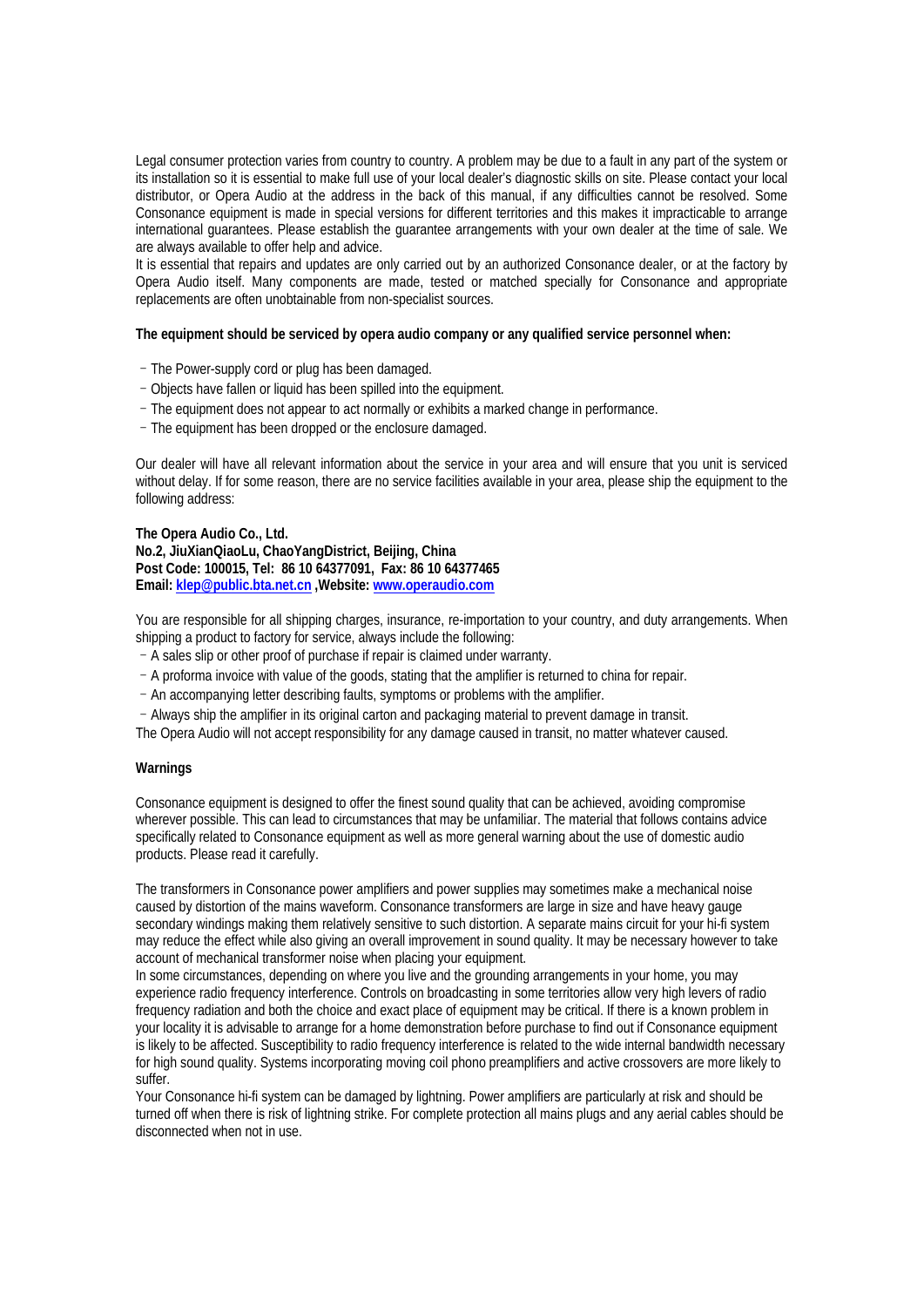Equipment must not be exposed to dripping or splashing and no objects filled with liquid, such as vases, should be placed on the equipment.

#### **Important**

Do not under any circumstances allow anyone to modify your Consonance equipment without first checking with the factory, your dealer, or your distributor. Unauthorized modifications will invalidate your guarantee. For your own safety do not under any circumstances open Consonance equipment without first disconnecting the mains.

**Warning:** Danger of electric shock and burns. Keep the unit away from rain or moisture. Do not attempt any of the instructions in this manual unless the unit has been unplugged for at least 10 minutes. If after reading the entire manual you feel any of the operations listed below are beyond your ability, please seek qualified technical assistance.

#### **UNPACKING & SET-UP**

1. Check shipping package for sign of improper handling. Remove unit from the cotton bag and inspect for damage. 2. AC Power connection 240V / 230V / 220V / 115V / 100V AC dependent on country.

3. After plug the Interconnect power cord to the 2 sections of R1.2, plug the power cord into a 3 terminal grounded outlet. **It is always wise to ensure that all AC power cords of the various components that you are interconnecting are unplugged from the wall outlets during the hook-up process. This will prevent any inadvertent damage to your speaker system from incorrect settings or connections.** 

4. Connect the source (CD/DVDTURNER) to input RCA jacks and the power amplifier to Reference 1.2's output RCA jacks. Refer to rear chassis drawing, most patch cords are colored with red ends for the right channel and black or white end for the left channel. **Note: turn on the preamplifier and turn off the power amplifier first. This will minimize the chance of the damage for speakers connected to both output terminals of power amplifier. To prevent the possibility of excessive sudden sound levels, it is recommended that the volume control level of R1.2 be placed at a low position.**

5. Connect the source (LP) to phono input RCA jacks and the grounding. Refer to front chassis drawing, the input select has to be set at " Lp "position. Meanwhile set the phono switch at MM or MC position as well. **Note: be aware of your LP cartridge's output level in order to choose correctly for MM and MC phono stage proper.** 

6. Connect the source (TAPE) to input RCA jacks and tape out RCA jacks and set the tape out switch at "off "position for recording. Refer to front chassis drawing, the tape out switch has to be set at "on "position when you just want to replay the tape. **Note: fail to do so might cause serious problem!** 

7. Plug the power cord into a 3 terminal grounded outlet, and place the power switch of power supply to the " on " position. The front panel blue indicator will light and the ECC81 and ECC83 tubes inside the chassis will indicate normal filament operation after 10 second.

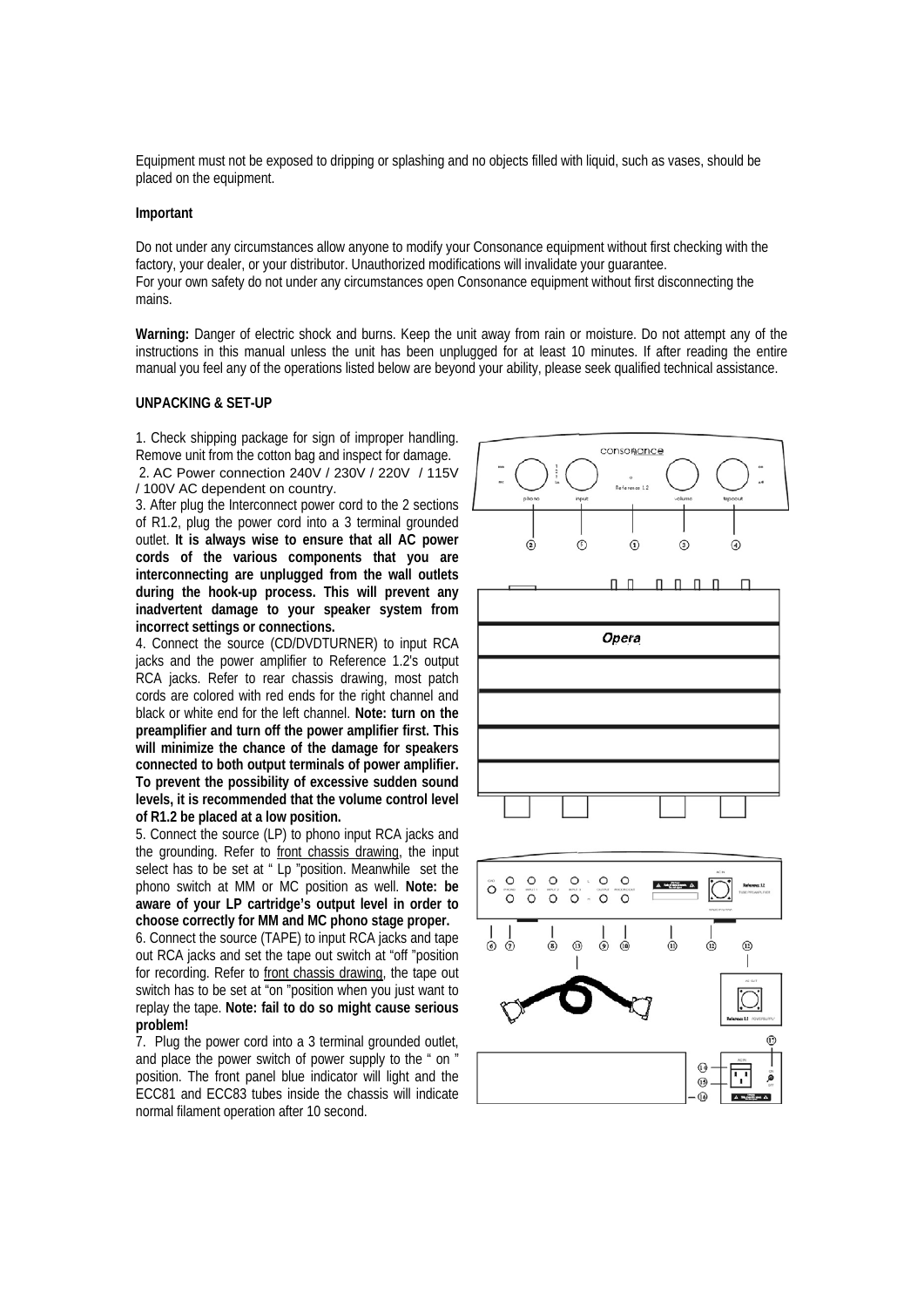**Note: It takes about 1 minute for the ECC81 and ECC83 to reach its normal operating point, and only slight sonic improvement will be noticed after 5 minutes.**

#### **FUNCTION**

- ①Power indicator
- ②MM / MC phono select
- ③Volume control
- ④Tape out switch
- ⑤Input select
- ⑥Grounding
- ⑦Input jacks just for phono (red / black )
- ⑧Normal input jacks (red / black )
- ⑨Output jacks (red / black )
- ⑩ Tape out jacks (red / black ) for recording
- ⑾ Serials number
- ⑿ Interconnect power plugs
- ⒀ Interconnect power cords
- ⒁ Fuse
- ⒂ Power plug
- ⒃ Separated power supply unit
- ⒄ Power switch

#### **WHAT TO DO IF** …

#### **Power indicator and filaments do not light:**

Check the fuse and make sure the preamplifier is plugged into a working power outlet.

#### **Sound out of one speaker only:**

Turn volume control of R1.2 fully counter-clockwise then reverse input connectors. If sound changes from one speaker to the other, check source and inter-connect wires. If the sound is still coming out of the same speaker only, check power amplifier and speakers on another piece of equipment for proper operation.

#### **THEORY OF OPERATION**

The Reference 1.2 is a line-stage preamplifier with separated special made power supply. 2 ECC81 tubes provide main voltage gain with deep negative voltage feedback with a built-in MM / MC phono stage, the MM phono section of R1.2 uses 2 ECC83 tubes and provides a balanced gain, based on RIAA, to the output with deep negative feedback. the MC phono section of R1.2 is designed as a 20 ohm stepped transformer ahead the MM phono stage.

#### **TECHNICAL SPECIFICATION**

CONTROL FUNCTIONS: **Volume, Input Select, Power On/Off ,Switch MM / MC and Tape out On/Off**  HARMONIC DISTORMS (for 2V RMS at output): **0.05%**(line stage)**, 0.01%**(phono stage) REQUENCY RESPONSE: **(at -1dB) 1Hz-120kHz**  INPUT IMPEDANCE: **100k ohms**(line stage)**, 47k ohms**( MM ) **, 40 ohm**( MC ) INPUT INTERFACES(RCA): **3 groups** (line stage)**, 1 group** (phono stage) OUTPUT INTERFACES(RCA): **1 group** (line stage)**, 1 group** (recording out) GROUNDING INTERFACES: **1 group** (phono stage) SIGNAL/NOISE: **110dB** (line stage) GAIN at 1kHz: **25dB**(line stage)**, 40dB** (MM ) **57dB (**MC ) CONSUMPTION: **40watt**  NEGATIVE FEEDBACK: **Deep**  VACUUM TUBE: **ECC81 / 12AT7 x 2**(line stage)**, ECC83 / 12AX7 x 2**(phono stage) DIMENSIONS: **440(L) x 320(W) x 210(H) mm**(preamplifer unit), **280(L) x 95(W) x80 (H)** (power supply unit) WEIGHT: **25kg**

**SPECIFICATIONS SUBJECT TO CHANGE WITHOUT NOTICE.**